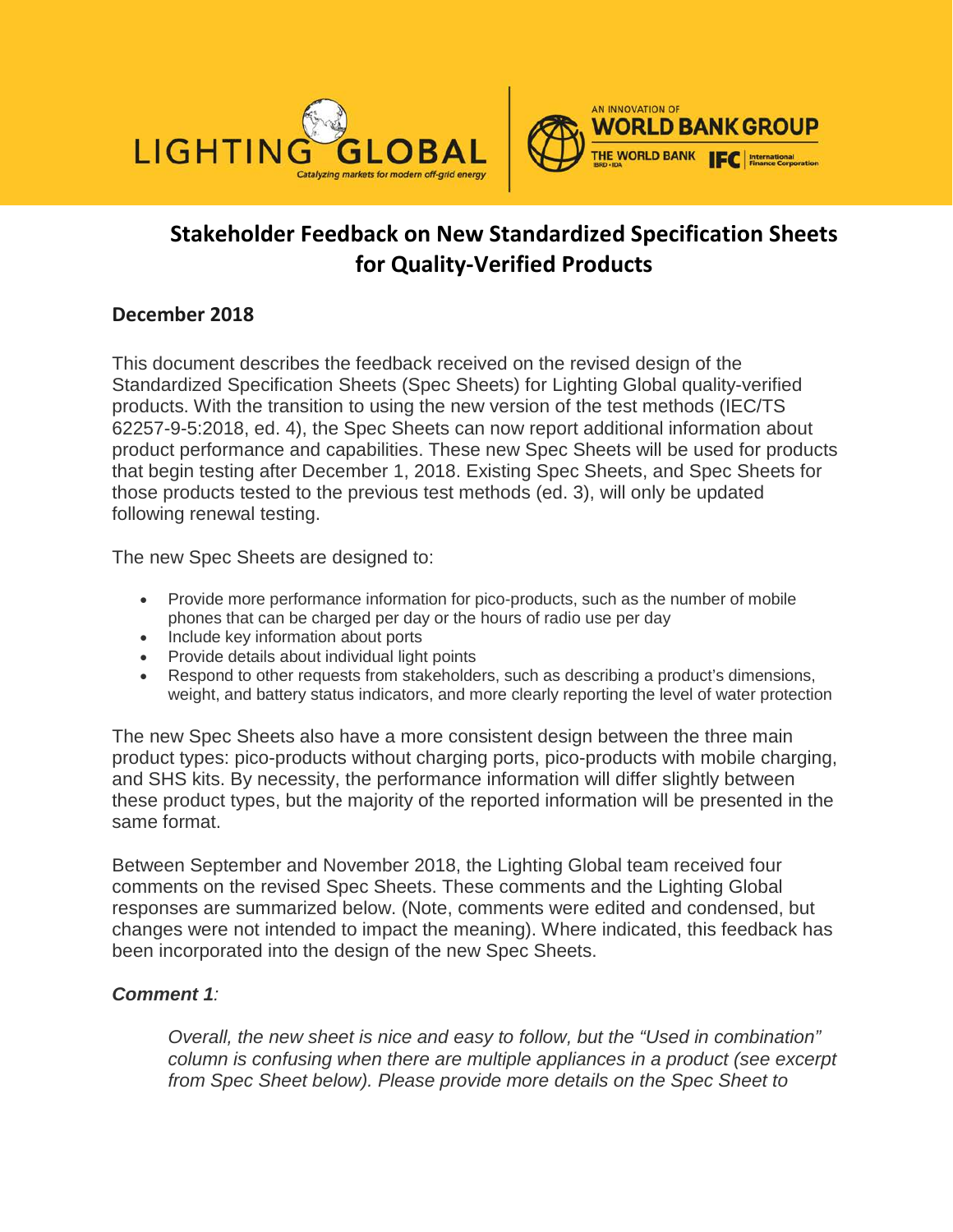*clarify if this column means that all appliances are used at once or if each individual appliance is used with lighting.*

| <b>PERFORMANCE DETAILS</b> |                     |                               |                                                                                          |                                                |                               |                                                           |  |  |  |
|----------------------------|---------------------|-------------------------------|------------------------------------------------------------------------------------------|------------------------------------------------|-------------------------------|-----------------------------------------------------------|--|--|--|
|                            |                     |                               |                                                                                          | Run time after a typical day of solar charging |                               |                                                           |  |  |  |
|                            |                     |                               |                                                                                          | (assuming 5kWh/m <sup>2</sup> /day)            |                               |                                                           |  |  |  |
|                            |                     | <b>Appliance</b> <sup>a</sup> | <b>Description</b>                                                                       | Used alone <sup>b</sup>                        | <b>Used in</b><br>combination | <b>Featured Combination</b><br>(All 4lamps on with<br>TV) |  |  |  |
|                            | ž<br>£.<br>included | Main lighting unit            | 2 LP00 lamps and 2 LP200 lamps totalling<br>to 1100 lumens and 10 W power<br>consumption | 9.5 hours                                      | 5.5 hours                     | 3.1 hours                                                 |  |  |  |
|                            |                     | Television                    | 20" diagonal                                                                             | 5.5 hours                                      | 3.2 hours                     | 3.1 hours                                                 |  |  |  |
|                            |                     | Torch                         | 1100mAh torch                                                                            | 6.2 hours                                      | 4.5 hours                     |                                                           |  |  |  |
|                            | separately<br>sold  | Radio                         | portable (3Wh battery)                                                                   | 5.1 hours                                      | 3.6 hours                     |                                                           |  |  |  |
|                            |                     | Mobile phone                  | Basic phone (3.7 Wh battery)                                                             | 30 full charge(s)                              | 20 full<br>charge(s)          |                                                           |  |  |  |

**Figure 1. Performance Details table in Spec Sheet with "Used in Combination" column**

# **Lighting Global Response**:

The "Used in combination" column presents the hours of use for each appliance when all of the appliances in that column are used simultaneously. It is based on an "example use profile", which is intended to represent how a customer might use the appliances of a solar home system (SHS) kit or other solar product, and provide a standardized method of comparing run times for different products (though we fully recognize that there are a myriad of different ways that customers might use their products, this is just one standardized example we use). Table 1 provides the "example use profile" for common appliances that we use to determine each appliance's relative proportion of energy allocation for reporting in the "Used in combination" column on the Spec Sheet.

|                   |                 | <b>Night</b>       | Day                |
|-------------------|-----------------|--------------------|--------------------|
|                   |                 | Assumed % use when | Assumed % use when |
| <b>Appliances</b> | Daily use       | not solar charging | solar charging     |
| Lights            | 4 hr            | 100%               | 0%                 |
| Fan               | 5 hr            | 75%                | 25%                |
| Radio             | 3 <sub>hr</sub> | 75%                | 25%                |
| TV                | 2 <sub>hr</sub> | 75%                | 25%                |
| Mobile phone      | 1 full charge   | 50%                | 50%                |

 **Table 1. Standardized example use profile for calculating the "Used in Combination" column on the Spec Sheet**

The percentages and proportions in the table will be applied to every product; however, only appliances that are included or advertised with a given product will be included in the example use profile and "Used in combination" column for that product. For example, for a product that includes lights and a radio and advertises the product can power a TV and charge a smart phone; we will include lights, radio, smart phone and TV in the "Used in combination" column. If the product also advertised or included a fan, we would add the fan into the combination run time calculations. Additionally, the mobile phone is either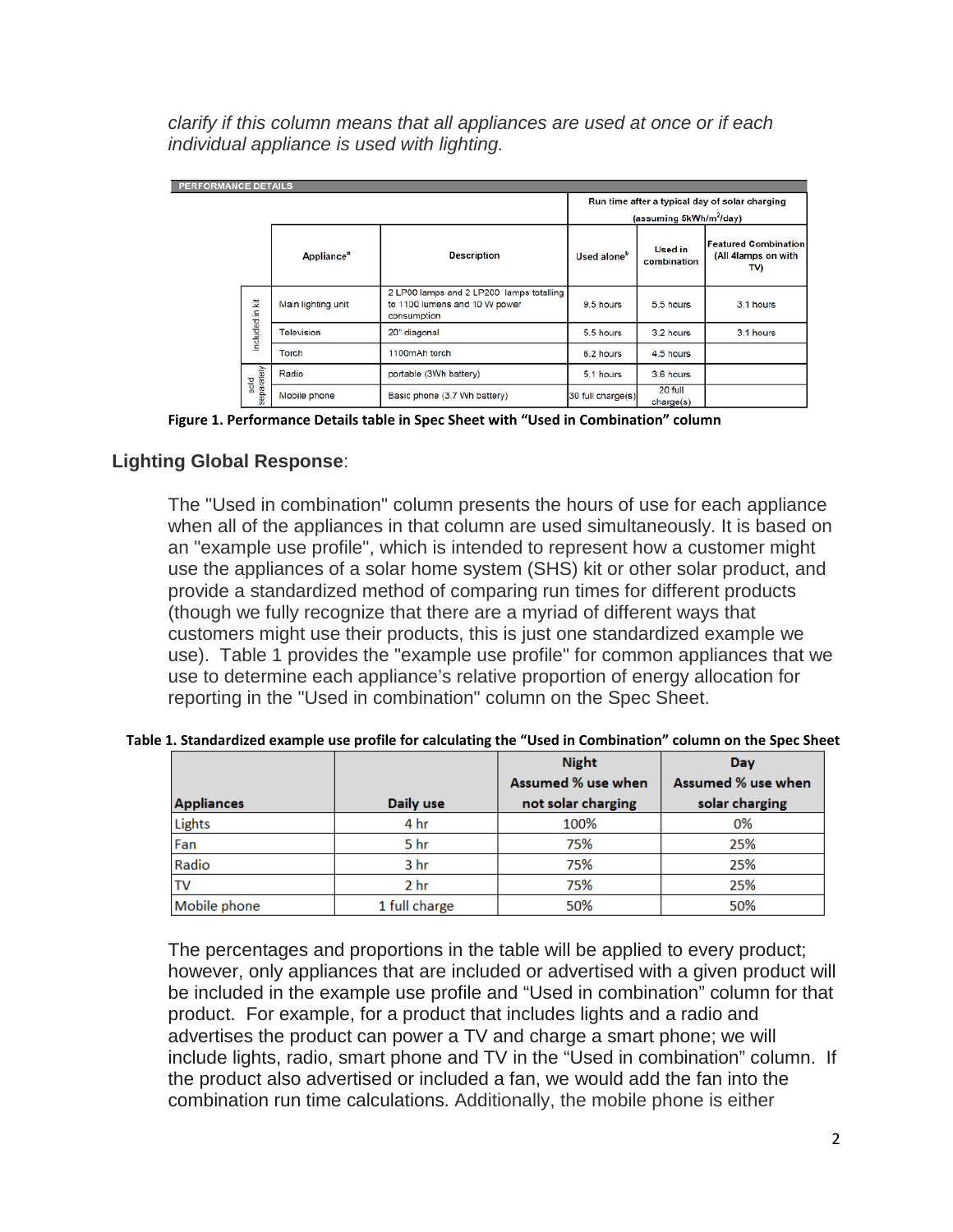assumed to be a 3.7 Wh basic phone or 5.7 Wh smart phone, depending on whether or not a product advertises charging a smart phone.

Due to space restrictions, we have not included this full explanation on the Spec Sheet, but we have added a note next to the "Used in Combination" column that clarifies as follows: "Based on an example use profile with all of the appliances listed in the "Used in combination" column used simultaneously."

#### *Comment 2:*

*The respondent recommends the model number of the product be included in the header on the first page to improve the traceability between documents for KEBS and other regulatory organizations.*

#### **Lighting Global Response**:

Thank you for this suggestion. We have added the model number to the header of the Spec Sheet, directly under the product name.

#### *Comment 3:*

*The respondent recommends adding information on the Spec Sheet to give credit to systems that have constant current or equivalent drivers and therefore maintain a constant light output for a significant proportion of their full-battery run time. They suggest adding a statement to the Spec Sheet such as the following: "Proportion of run time for which the light output is greater than 95% of the initial, stabilized output is x%".*

# **Lighting Global Response**:

This is an interesting suggestion. However, we do not plan to include any additional information regarding the stability of the light output during the run time. For Lighting Global, the full-battery run time is defined as the time until the light output is 70% of the initial, stabilized output. The choice to use 70% of the initial light output as a cut-off for determining the full-battery run time aligns with research that suggests observers begin to detect a difference in light level with reductions between 15% to 30% of initial light output, and reductions of up to 30% are typically considered acceptable to the user.<sup>[1](#page-2-0)</sup>

<span id="page-2-0"></span> $1$  LED Life for General Lighting: Recommendations for the Definition and Specification of Useful Life for Lightemitting Diode Light Sources. ASSIST recommends . . . , Volume 1, Issue 7. Alliance for Solid-State Illumination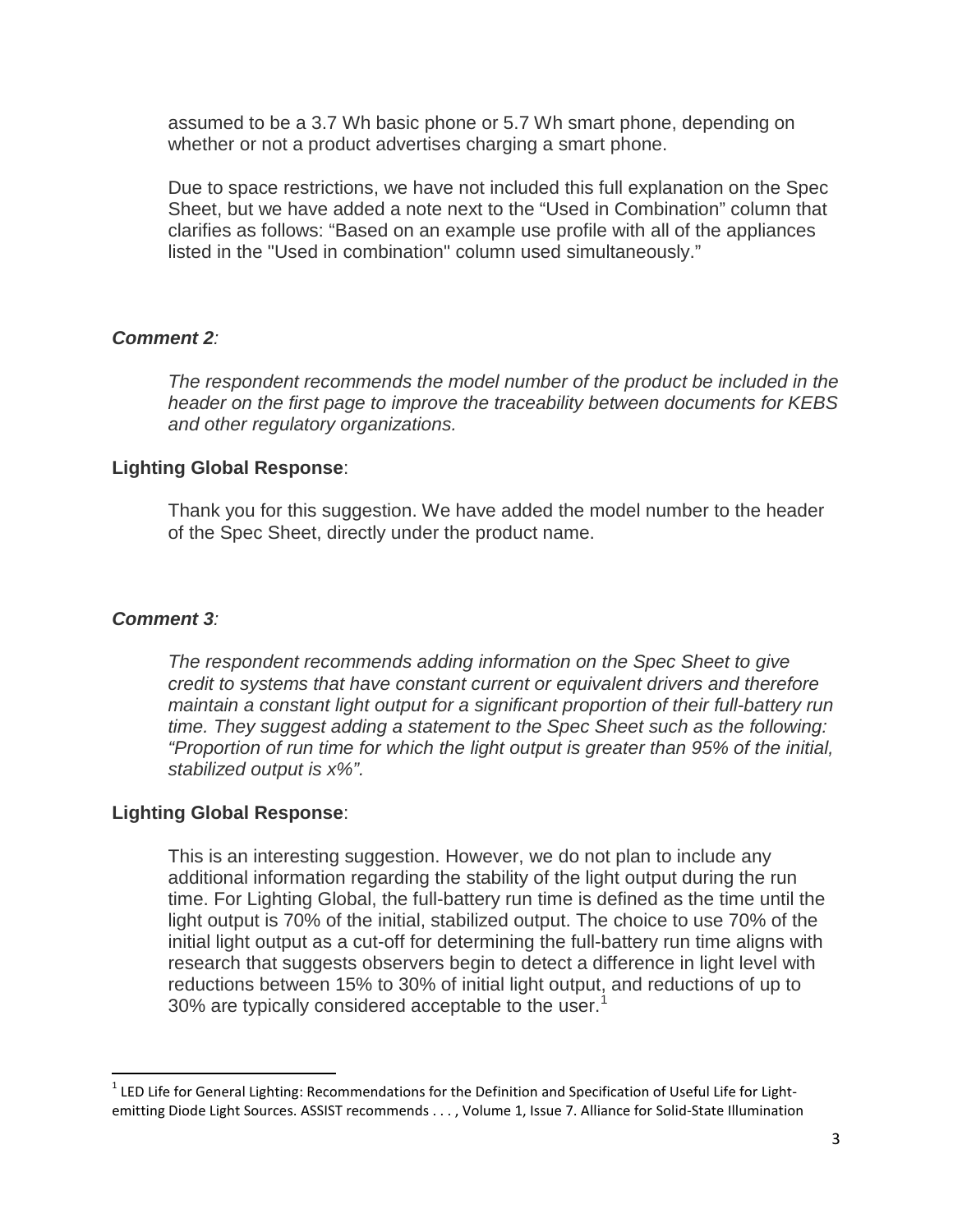Further, this definition of the full-battery run time gives credit to products that maintain a consistent light output over their run time by resulting in a longer measured full-battery run time. Products with light output that quickly falls below 70% of the initial output will have an unexpectedly short reported run time. Figure 1 illustrates this point. In this diagram, hypothetical Product 1 and Product 2 have the same initial light output, same size battery, and provide approximately the same amount of lumen-hours of light; however, the light output of Product 2 is regulated to maintain a consistent light output over the run time. Because of this design, the reported full battery run time of Product 2 is longer (approximately 5.5 hours) than that of Product 1 (approximately 3 hours).



**Figure 2. Comparison of a product with an rapidly declining light output (Product 1) and a product with a light output that maintains a consistent light output over the run time (Product 2)**

In fact, we do still see some products with light output that declines rapidly during the run time; in many cases those manufacturers have redesigned their products to provide a more stable light output after receiving results with a short full battery run time due to the 70% cut-off.

# *Comment 4:*

 $\overline{\phantom{a}}$ 

*Will the statement of "Available daily electrical energy" be modified to take into account excess energy that may be available during the day?*

# **Lighting Global Response:**

Currently, the estimate of "Available daily electrical energy" as calculated according to the model in IEC/TS 62257-9-5, accounts for the excess energy

Systems and Technologies (ASSIST), 2006.

https://www.lrc.rpi.edu/programs/solidstate/assist/recommends/ledlife.asp